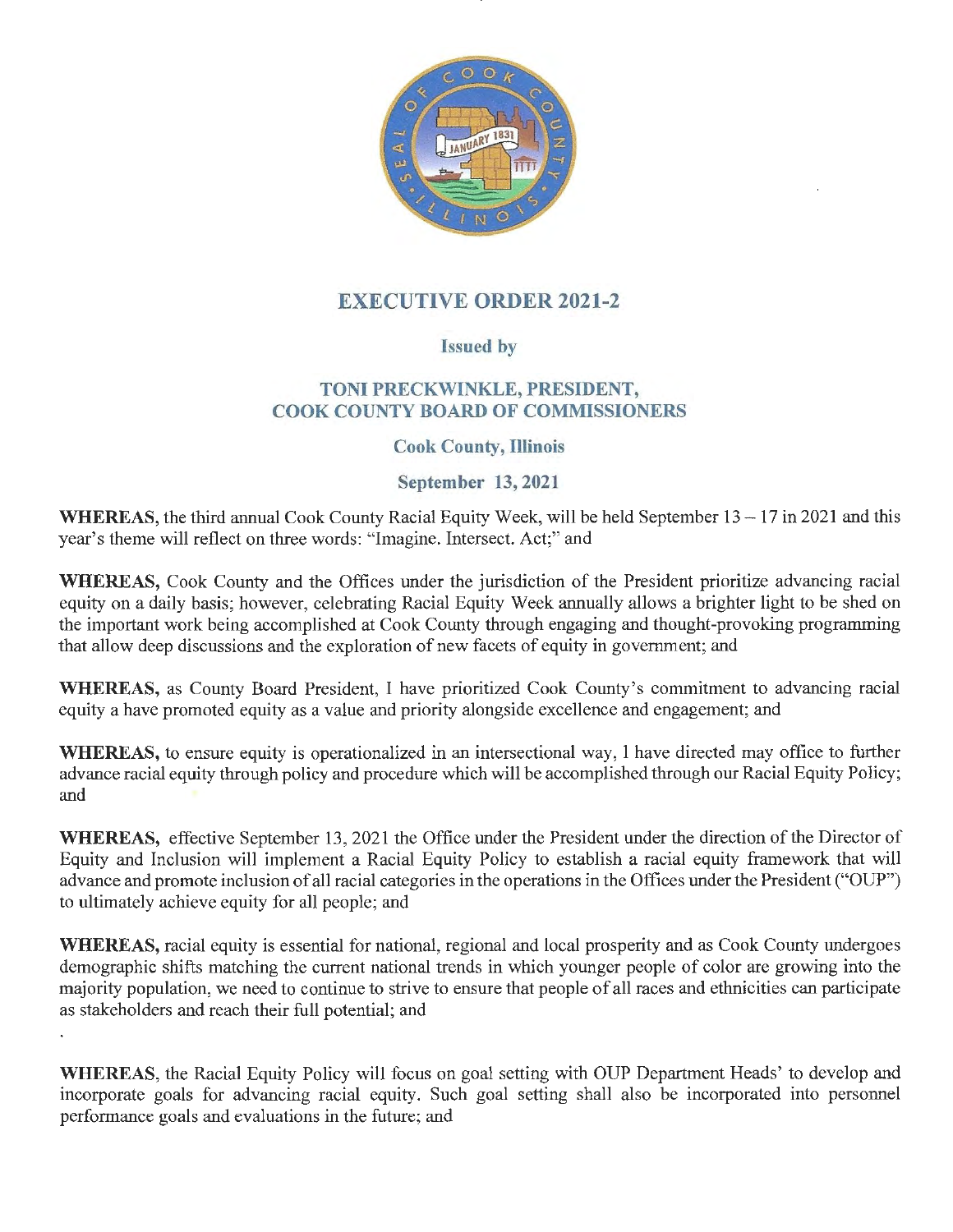**WHEREAS,** an initial baseline racial equity assessment survey will be conducted simultaneously as this policy is launched in order to develop and incorporate goals for advancing racial equity. The assessment survey will inform initial program content and goals; and

**WHEREAS,** goals to advance racial equity will be reviewed on an annual basis by the Director of Equity and Inclusion and the various OUP Department Heads;

**WHEREAS,** periodic qualitative data will be accumulated and shared with the Director of Equity and Inclusion and bi-annual reports will be shared with my office to measure progress of our Cook County OUP racial equity efforts; and

**WHEREAS,** the Racial Equity Policy also requires the Director of Equity and Inclusion to work with the Bureau of Human Resources develop and implement equity and inclusion training for all OUP employees; this training will include racial equity foundational learning for all employees and annual learning plans for topics across individual and organizational competency growing equity knowledge and imparting equitable practices in government service; and

**WHEREAS,** the Racial Equity Policy will also focus on procurement opportunities through the Office of Contract Compliance to provide periodic review of the participation of minority and women-owned businesses in the procurement process and collaborate on outreach, certification and compliance improvements to ensure advancement of racial equity; and

**NOW THEREFORE,** by virtue of the authority vested in me by the Constitution of the State of Illinois, the laws of the State of Illinois, the Ordinances of Cook County and in accordance with the State of Illinois' Declaration of Disaster,

I, TONI PRECKWINKLE, President of the County of Cook, **DO HEREBY ORDER,** as follows:

1. The Director of Equity and Inclusion shall implement Cook County's Racial Equity Policy for the Offices under the jurisdiction of the President to further advance racial equity for our residents, employees, and vendors.

2. The Racial Equity Policy should be applicable to all employees and Offices under the jurisdiction of the President, including employees covered by the Cook County Employment Plan.

3. The Director of Equity and Inclusion shall work with the Bureau of Human Resources, the Budget and Management Department and the Office of Research and Operations to implement and operational the Racial Equity Policy. OUP departments shall collaborate with the Director of Equity and Inclusion to establish racial equity goals and reporting requirements.

4. OUP employees and employees under the jurisdiction of the Cook County Employment Plan should attend the various training sessions on racial equity developed in accordance with the Racial Equity Policy.

5. The Department of Budget and Management Services shall collaborate with the Director of Equity and Inclusion to determine budget needs for OUP departments to address racial equity goals and the Director of Equity an Inclusion shall collaborate with Contract Compliance to focus on vendor outreach, certification and compliance to finther advance equity.